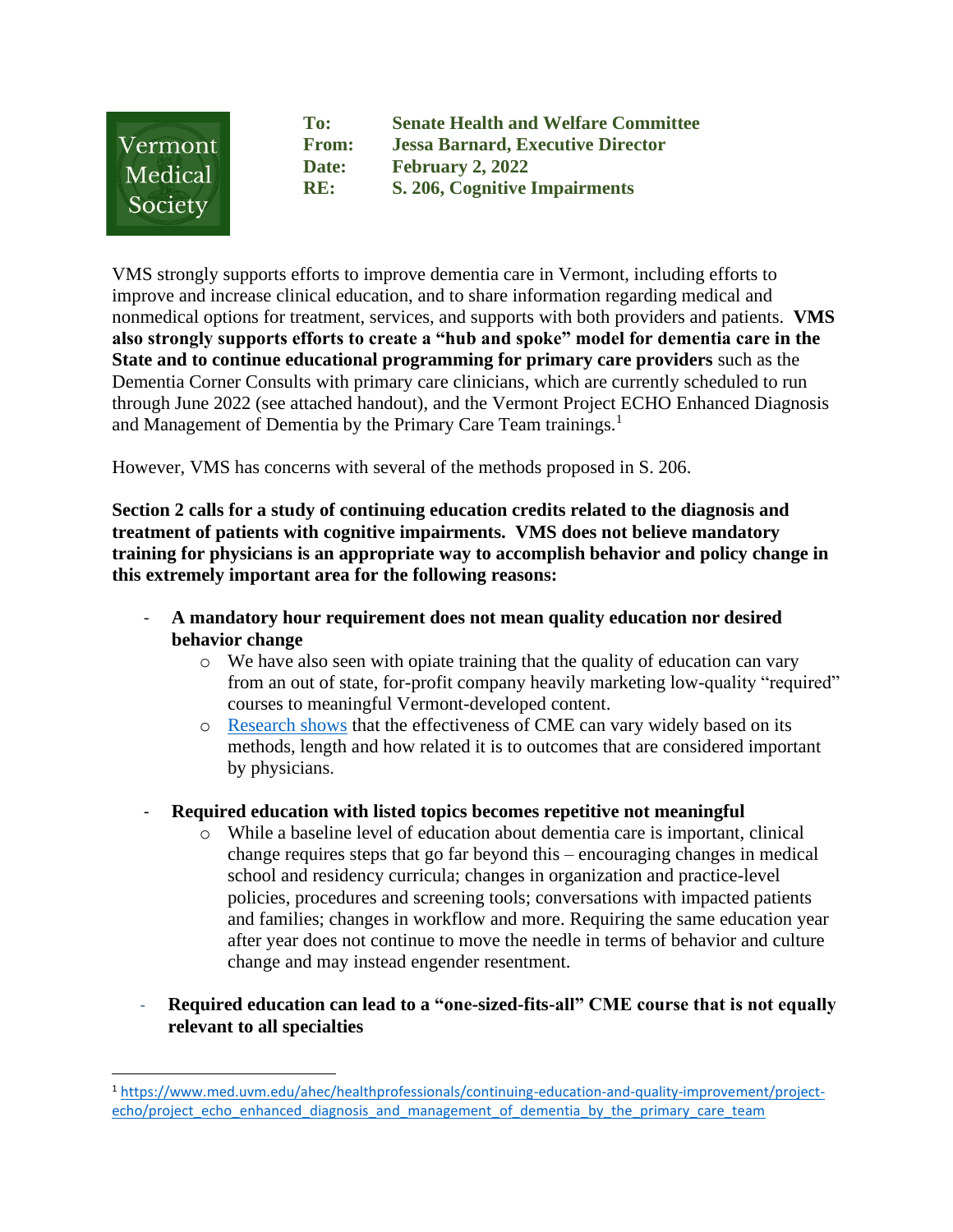o We have seen with the required "prescribing controlled substances" CME credit that this often leads to a "check the box" mentality that omits the most relevant trainings for a given clinician. For example, trainings on tapering opioids, adapting opiate replacement therapy to the COVID-19 pandemic, research regarding using CBD or cannabinoids to manage pain and pain management in surgery are all topics that our members have asked for and VMS has offered but do NOT meet the very specific list of criteria that are mandated to be covered in Vermont's "controlled substances" training. Flexibility is needed to ensure that education is engaging and relevant to different specialties and practice types.

Feedback from the Vermont Area Health Education Centers (AHEC) on mandated CME training includes:

"*My colleagues and I are not aware of a strong evidence-base that supports effectiveness of state-mandated, low contact (e.g., 2 hours over 2 years) educational activities to support change, particularly in addressing a highly complex issue…. Complex practice improvement and transformation aims are best addressed longitudinally, instead of through periodic, standalone activities.*

**Further study of education requirements is not needed at this time and instead time and effort should be dedicated to developing and disseminating high-quality, meaningful curriculum, tools and supports to Vermont's clinicians to assist them in providing care to patients with dementia, such as the Corner Consults and Project ECHO trainings.** 

**VMS also has concerns regarding Section 3 of the bill, mandating that physicians provide family members with a specific list of information including:** 

- The Alzheimer's diagnosis
- assistance understanding the diagnosis
- medical and nonmedical options for treatment, services, and supports
- information regarding how to obtain treatment, services, and supports

First, no change is needed in Vermont law to allow relevant clinical information to be shared with family when consistent with the federal HIPAA Privacy Rule.<sup>2</sup> VMS fully supports meaningful efforts to educate providers about what supports and services are available to patients and their families and providers sharing this information with patients. VMS believes that the main barrier to this happening more systematically is both a lack of resources for treatment,

<sup>&</sup>lt;sup>2</sup> See the CMS FAQ: Does the HIPAA Privacy Rule permit a doctor to discuss a patient's health status, treatment, or payment arrangements with the patient's family and friends?

Answer:

Yes. The HIPAA Privacy Rule at [45 CFR 164.510\(](https://www.gpo.gov/fdsys/pkg/CFR-2003-title45-vol1/xml/CFR-2003-title45-vol1-sec164-510.xml)b) specifically permits covered entities to share information that is directly relevant to the involvement of a spouse, family members, friends, or other persons identified by a patient, in the patient's care or payment for health care. If the patient is present, or is otherwise available prior to the disclosure, and has the capacity to make health care decisions, the covered entity may discuss this information with the family and these other persons if the patient agrees or, when given the opportunity, does not object. The covered entity may also share relevant information with the family and these other persons if it can reasonably infer, based on professional judgment, that the patient does not object.